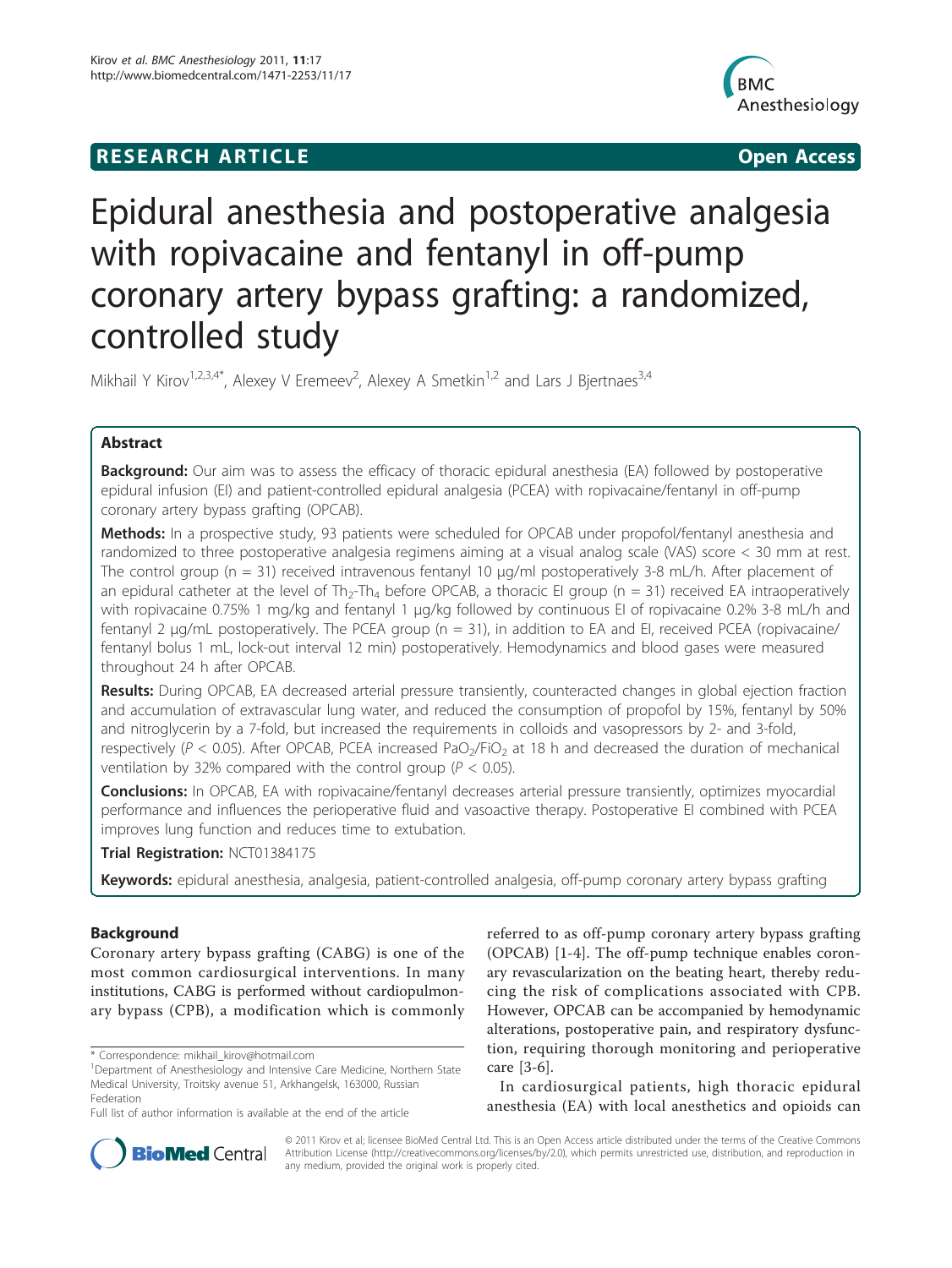provide effective analgesia and reduce the number of perioperative complications [[6-](#page-8-0)[8](#page-9-0)]. However, the use of EA in coronary surgery is controversial, and it is still unclear whether EA influences lung fluid balance, cardiopulmonary function and clinical outcome in OPCAB. Thus, the method requires further evaluation and its potential benefits in coronary patients should be weighed against its risks [\[8,9](#page-9-0)].

Patient-controlled epidural analgesia (PCEA) is an attractive technique for postoperative pain relief. However, in OPCAB the role of PCEA with administration of a ropivacaine/fentanyl mixture via a thoracic epidural catheter remains unsettled.

We hypothesized that after OPCAB, thoracic epidural analgesia with ropivacaine and fentanyl aiming at a visual analog scale (VAS) score < 30 mm will be associated with improved cardiopulmonary parameters in comparison with intravenously administered analgesia. If the hypothesis is confirmed, we expect that epidural administration of ropivacaine and fentanyl, including a patient-controlled mode, might reduce the duration of mechanical ventilation. Thus, the duration of mechanical ventilation and the changes in cardiopulmonary variables served as the primary and the secondary study end-points, respectively. Using these end-points, the aim of our study was to assess the influence of EA followed by postoperative PCEA with ropivacaine/fentanyl on cardiopulmonary function in the perioperative management of OPCAB patients.

## Methods

## Patients

The study protocol and informed consent form were approved by the Ethics Committee of Northern State Medical University, Arkhangelsk, Russian Federation. Written informed consent was obtained from every patient.

The study was performed in a 900-bed university hospital. During the period from January of 2008 to September of 2009, 93 adult patients with coronary artery disease, ranked ASA III and scheduled for elective OPCAB, were enrolled into a prospective randomized study. Exclusion criteria were age < 18 years, severe valve dysfunction or peripheral vascular disease, simultaneous interventions (carotid endarterectomy, aneurysm repair, etc.), or transfer to CPB during surgery.

## Anesthesia and surgery

All patients received standard premedication with diazepam (Seduxen; Gedeon Richter, Budapest, Hungary). After establishment of routine hemodynamic monitoring with ECG including ST segment analysis, blood pressure, and  $SpO<sub>2</sub>$  measurements, anesthesia was induced with intravenous midazolam (Dormicum, F. HoffmannLa Roche Ltd., Switzerland) 0.07 mg/kg, propofol (Diprivan, AstraZeneca, UK) 1 mg/kg, and fentanyl (Fentanyl, Moscow Endocrine Factory, Russian Federation) 3-5 μg/ kg. Neuromuscular blockade was induced with intravenous pipecuronium (Arduan, Gedeon Richter, Hungary) 0.1 mg/kg and maintained with repeated doses of pipecuronium 0.015 mg/kg/h. Anesthesia was maintained with propofol 3 mg/kg/h from the onset and continuing with 3-5 mg/kg/h, and fentanyl 2-4  $\mu$ g/kg/h, aiming at heart rate within 50-90 beats/min and mean arterial pressure within 60-80 mm Hg.

Mechanical ventilation in the operating room was performed by using a semi-closed anesthetic circuit (Fabius, Dräger, Germany) with  $FiO<sub>2</sub>$  0.5, tidal volume 7-8 mL/ kg, respiratory rate 12-14/min aiming at a  $PaCO<sub>2</sub>$  of 35-45 mm Hg, positive end-expiratory pressure 4 cm  $H_2O$ , and fresh gas flow of 1 L/min.

Fluid therapy included infusion of Ringer's lactate at rates of 6-7 mL/kg/h prior to and during anesthesia and 2-3 mL/kg/h during the first 6 h postoperatively. In cases of hypovolemia, diagnosed by volumetric hemodynamic monitoring (Figure [1\)](#page-2-0), we administered Gelofusin (Braun, Germany) 6-8 mL/kg over 30 min. A transfusion trigger was hemoglobin level < 8 g/dL.

All patients were operated by the same team of surgeons using midline sternotomy, and Acrobat SUV OM-9000S (Guidant, Santa Clara, USA) device for stabilization of the heart during revascularization. After pericardiotomy, we administered heparin 100 Units/kg aiming at maintenance of activated clotting time > 250 sec during revascularization.

## Randomization and protocol

The patients were randomized to three groups using the envelope method. All groups received lornoxicam (Xefocam, Nycomed, Austria) 8 mg IV before OPCAB and every 12 h during two postoperative days.

Figure [2](#page-3-0) displays a flowchart of the study groups. The control group  $(n = 31)$  had no epidural catheter and received fentanyl 10 μg/ml intravenously at a rate of 3-8 mL/h postoperatively.

In two other groups, an epidural catheter (Perifix 16G, Braun, Germany) was inserted at  $Th_2-Th_4$  level before induction of anesthesia. The epidural space was identified by the loss-of-resistance technique; 3 to 4 cm of the catheter was inserted into the epidural space followed by administration of a test dose of 1 mL of 2% lidocaine.

After placement of the epidural catheter and induction of anesthesia, the thoracic epidural infusion (EI) group (n = 31) received EA with ropivacaine (Naropin, Astra-Zeneca, UK) 0.75% 1 mg/kg and fentanyl 1 μg/kg followed by postoperative continuous EI of ropivacaine 0.2% and fentanyl 2 μg/mL at a rate of 3-8 mL/h.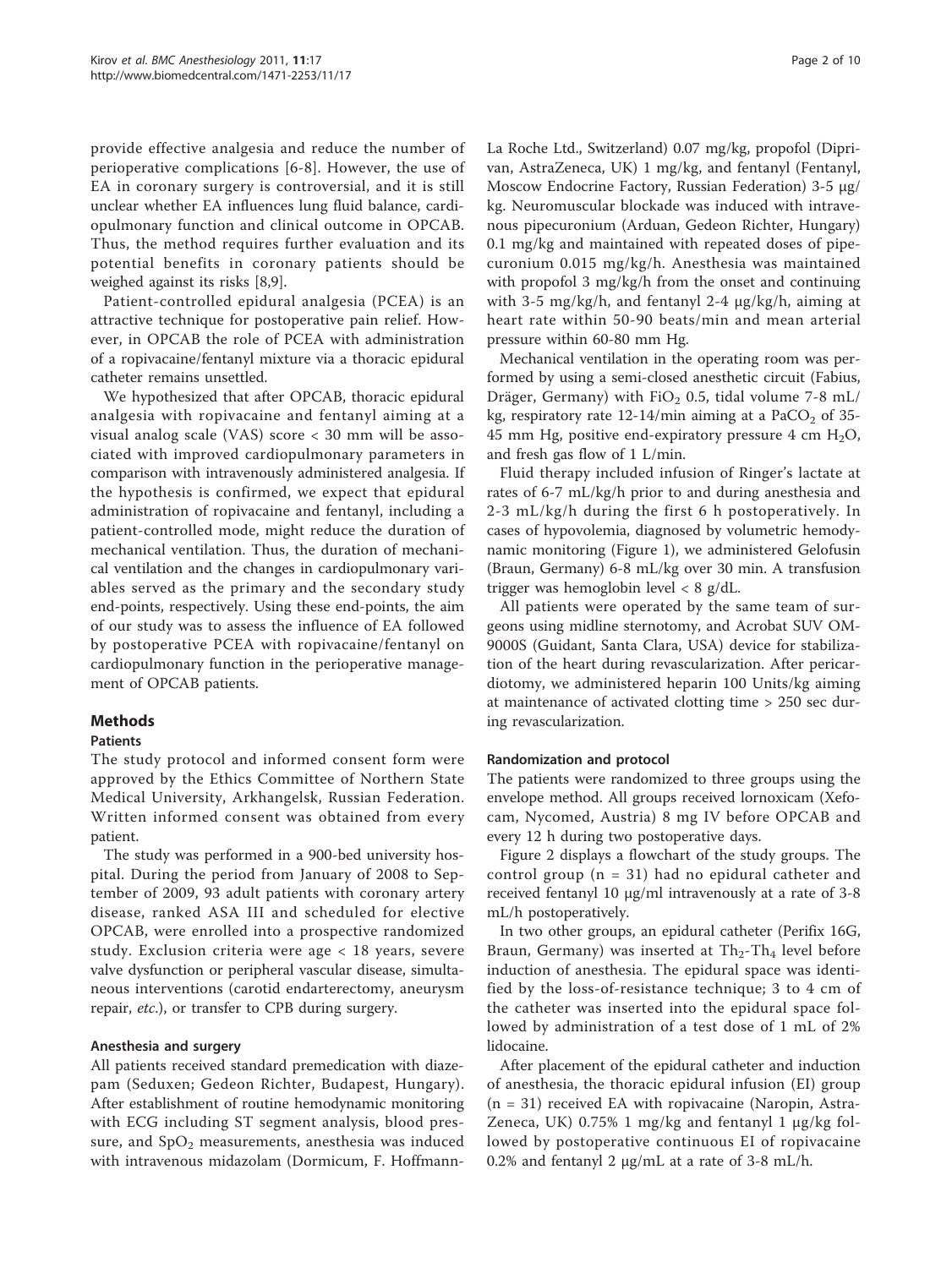<span id="page-2-0"></span>

The PCEA group  $(n = 31)$  received the same intraoperative therapy as the EI group but, at variance, this was combined with postoperative PCEA using a programmable infusion pump (Graseby 3300, UK) with ropivacaine/fentanyl bolus 1 mL, which could be administered on the patients discretion with a lock-out interval of 12 min. The patients started to use PCEA after recovery from anesthesia.

The postoperative analgesia was administered by the attending physician, who adjusted the infusion rate of fentanyl in the control group and ropivacaine/fentanyl in the EI groups beginning from 3 mL/h and aiming at a VAS score of < 30 mm at rest. All patients received aspirin postoperatively at a daily dose of 75 mg per os.

## **Measurements**

The femoral artery was catheterized with a 5F arterial thermodilution catheter (Pulsiocath PV2015L20, Pulsion, Germany), which was connected to a LifeScope (Nihon Kohden, Japan) and a PiCCOplus (Pulsion Medical Systems, Germany) monitor for thermodilution measurements and continuous hemodynamic monitoring. After induction of anesthesia, an 8.5F central venous catheter was inserted into the internal jugular vein. The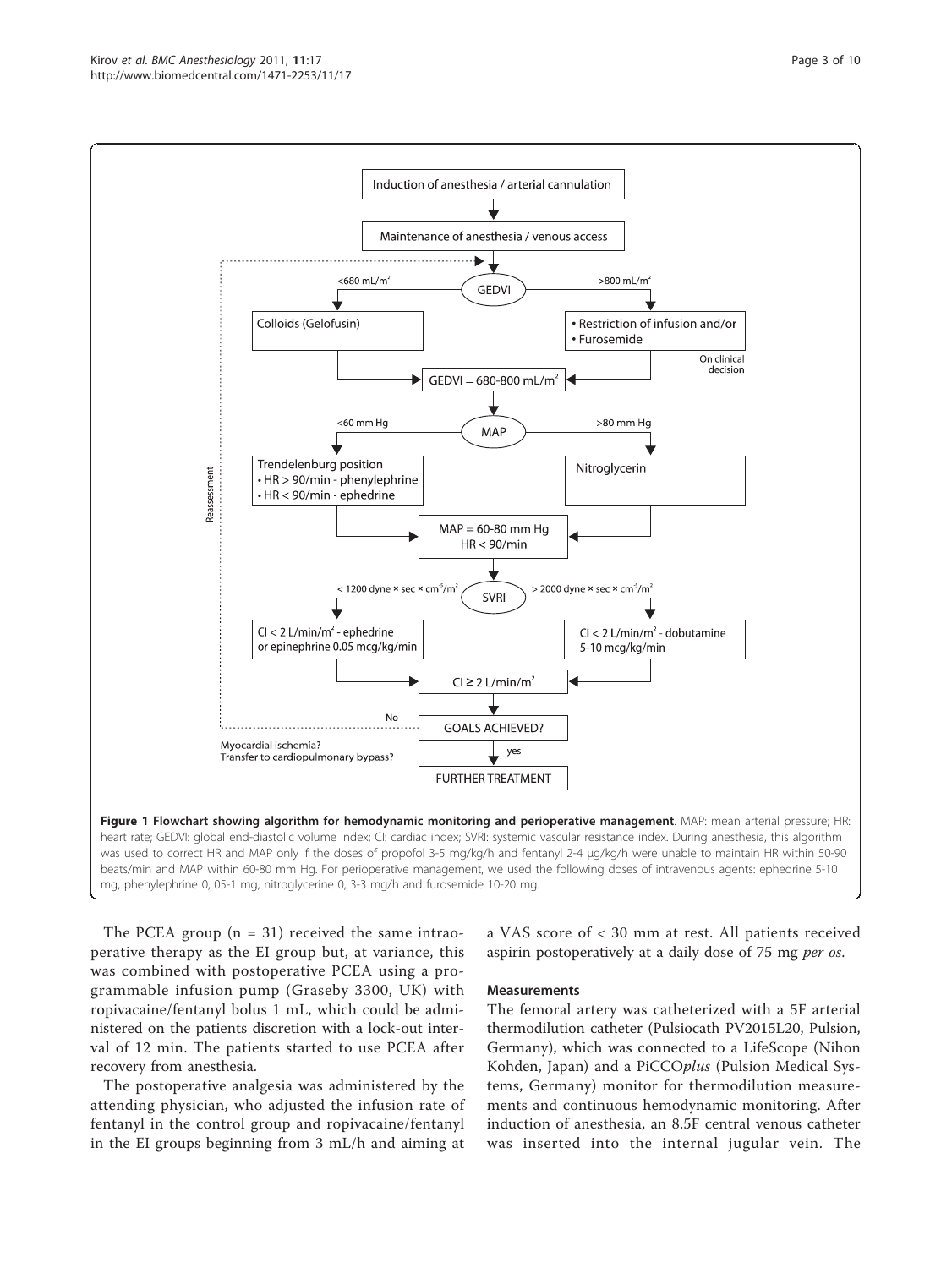<span id="page-3-0"></span>

registered hemodynamic parameters included heart rate (HR), mean arterial pressure (MAP), and central venous pressure (CVP), as well as global end-diastolic volume index (GEDVI), cardiac index (CI), extravascular lung water index (EVLWI), cardiac function index (CFI), global ejection fraction (GEF), left ventricle contractility index (dPmax), and systemic vascular resistance index (SVRI).

The hemodynamic parameters were registered after induction of anesthesia, at the restraint of the heart by using the stabilizing devices, at 5 min after restoration of blood flow via the coronary grafts, at the end of surgery, and at 2, 6, 12, 18, and 24 h postoperatively. These time-points were selected for goal-directed hemodynamic adjustments (Figure [1\)](#page-2-0).

Blood gases and plasma lactate concentration were measured after induction of anesthesia, at the end of surgery, and at 2, 6, 12, 18, and 24 h postoperatively using ABL800Flex (Radiometer, Denmark). Plasma concentrations of cortisol and troponin-T were measured before surgery and at 6 and 18 h postoperatively (Roche Diagnostics GmbH, Germany).

The severity of postoperative pain at rest and during coughing was assessed by the attending physician with VAS score at 6, 12, 18, and 24 h after OPCAB. The level of sedation was also evaluated by the attending physician by means of the Ramsay's score. In addition, we recorded the drug consumption, the perioperative fluid balance and administration of fluids, inotropes and vasoactive drugs, perioperative adverse effects, duration of surgery and postoperative mechanical ventilation, lengths of postoperative ICU and hospital stay, and the mortality rate at Day 28.

Extubation criteria were the following: a cooperative, alert patient; adequate muscular tone;  $SpO<sub>2</sub> > 95%$  with FiO<sub>2</sub> 0.5; PaCO<sub>2</sub> < 45 mm Hg; stable hemodynamics without inotrope/vasopressor support; absence of arrhythmias; and body temperature > 35°C. Temporary pacing was not regarded as a contraindication to extubation.

The patients were discharged from hospital if they satisfied the following criteria: hemodynamic stability, independence in ambulation and feeding, afebrile with clean wound and no obvious infections, normal voiding and bowel movements, pain control on oral medications, and exercise tolerance. The doctor responsible for discharge from the hospital was unaware of the study groups.

#### Statistical analysis

For data collection and analysis, we used SPSS software (version 14.0; SPSS Inc., Chicago, IL, USA). Calculation of sample size was based on initial observations (10 cases in each group) and the hypothesis that postoperative PCEA will shorten the time to tracheal extubation by 90 min compared with the control group. In order to find a statistically significant difference with  $\alpha$  of 0.05 and power of 0.8, a sample size of 30 patients in each group proved to be sufficient. The normality of the data distribution was assessed using the Shapiro-Wilk test. In case of normal distribution, we used ANOVA and post hoc Dunnet test for comparison among the groups and repeated measures ANOVA followed by test of contrasts for intragroup comparisons. Non-parametrically distributed data were assessed by Friedman test followed by Wilcoxon test, respectively. The quantitative values are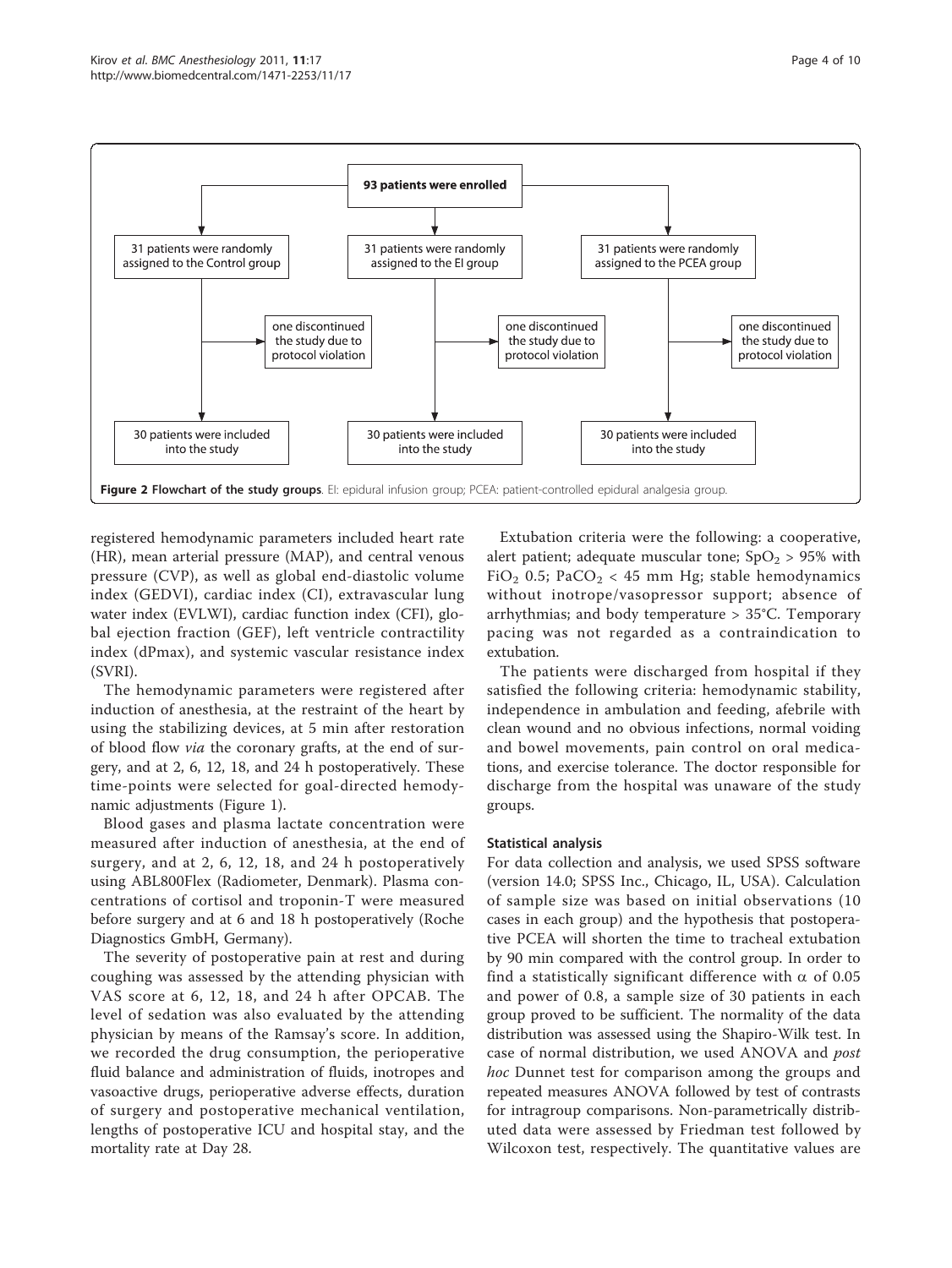expressed as mean  $\pm$  SD and median (25<sup>th</sup>-75<sup>th</sup> percentiles) in accordance with data distribution. The discrete data were analyzed by two-sided chi-square test and expressed as patient number or percentage. For all tests, a P-value < 0.05 was considered as significant.

## Results

As shown in Table 1, we found no significant differences among the groups concerning demographic data, including co-morbidities and preoperative ejection fraction. Three patients (one patient in each group) who became hemodynamically unstable during CABG were transferred to CPB and excluded from further analysis (Figure [2](#page-3-0)). One of these patients (belonging to the EI group) required re-operation and died because of postoperative bleeding from the aorta. All the other patients survived to Day 28 and were discharged from hospital. Duration of surgery, as well as of ICU and hospital stays, did not differ among the groups. The duration of mechanical ventilation was reduced by 32% in the PCEA group ( $P = 0.04$ ) and tended to decrease in the EI group  $(P = 0.14)$  compared with the control group (Table 1).

Table [2](#page-5-0) displays changes in hemodynamics. In the groups receiving EA, MAP decreased transiently by 10- 15% during OPCAB ( $P < 0.05$ ), but rose postoperatively without intergroup differences. After induction of anesthesia, all groups demonstrated reduced HR, CI, CFI, dPmax and GEF, and increased SVRI as compared to normal values. Perioperatively, HR, CI, and CFI rose in all groups whereas SVRI declined ( $P < 0.05$ ). Compared to baseline, CVP increased significantly at the restraint of the heart and then decreased after OPCAB in all groups ( $P < 0.05$ ). Global end-diastolic volume index did not change significantly. In the EI and the PCEA groups, dPmax increased postoperatively by 70- 85% ( $P < 0.05$ ). By contrast, in the control group GEF decreased by 10-15% during OPCAB, and EVLWI rose by 22% during the restraint of the heart ( $P < 0.05$ ).

Table [3](#page-6-0) demonstrates blood gases and biochemical variables. In all groups, pH declined intraoperatively and during 6 h postoperatively, but increased significantly at 24 h in the groups receiving epidural analgesia. In parallel, PaCO<sub>2</sub> decreased from intragroup baseline during 12-24 h in the EI group and during 18-24 h in the PCEA group but without differences with control group where PaCO<sub>2</sub> also reduced at 24 h. At 18 h, PaO<sub>2</sub>/FiO<sub>2</sub> was higher in the PCEA group ( $P = 0.03$  compared with controls). Plasma concentrations of lactate and glucose rose postoperatively in all groups; however, in the PCEA group lactate fell by 33% compared with the control group ( $P = 0.04$ ) at 18 h. After OPCAB, plasma concentrations of cortisol and troponin T increased without intergroup differences.

The VAS scores were within 20 mm at rest and 30 mm during coughing in all groups without intergroup differences excluding 12 h when VAS score was significantly lower in the PCEA group as compared to controls (Table [4\)](#page-6-0). The level of postoperative sedation did not differ among the groups.

Table [5](#page-7-0) shows that during OPCAB, EA reduced the consumption of propofol by 15% and fentanyl by 50% (P < 0.05). The postoperative requirement of ropivacaine increased by 20% in the PCEA group as compared with the EI group ( $P = 0.03$ ). In both EA groups, the requirement of nitroglycerin decreased by a 7-fold intraoperatively and by a 2.5-fold after OPCAB ( $P < 0.05$ ). Intraoperative inotropes/vasopressors were administered more frequently in the EA groups as compared with the control group (43% *vs.* 13%, respectively;  $P = 0.02$ ). Colloids also were given more frequently in the patients receiving EA (75% *vs.* 37%,  $P = 0.01$ ). After OPCAB, the incidence of colloid administration was higher in the EI group compared with the other groups ( $P < 0.05$ ). Intraoperative fluid balance increased by 21% in the EA groups ( $P < 0.05$ ). There were no significant differences in blood loss, urine output, administration of crystalloids

| Characteristic                                |                       |                  |                           |  |
|-----------------------------------------------|-----------------------|------------------|---------------------------|--|
|                                               | Control<br>$(n = 30)$ | EI<br>$(n = 30)$ | <b>PCEA</b><br>$(n = 30)$ |  |
| Age, yrs                                      | $58.6 \pm 9.1$        | $54.5 \pm 8.2$   | $53.6 \pm 7.0$            |  |
| Gender, males/females, %                      | 73/27                 | 90/10            | 90/10                     |  |
| Preoperative ejection fraction                | $0.58 \pm 0.10$       | $0.58 \pm 0.08$  | $0.59 \pm 0.09$           |  |
| Duration of surgery, min                      | $174 + 38$            | $149 \pm 36$     | $155 \pm 40$              |  |
| Duration of mechanical ventilation, min       | 358 (266-455)         | 300 (180-385)    | 245 (199-345)*            |  |
| Postoperative ICU stay, h                     | $59 \pm 29$           | $62 \pm 28$      | $59 \pm 25$               |  |
| Duration of postoperative hospital stay, days | 16.0 (14.8-20.3)      | 15.0 (14.0-18.5) | 15.0 (14.0-18.3)          |  |

#### Table 1 Main characteristics of patients undergoing OPCAB

Data are presented as mean  $\pm$  SD or median (25<sup>th</sup>-75<sup>th</sup> percentiles).

 $* P < 0.05$  compared with the control group.

Control, control group; EI, epidural infusion group; PCEA, patient controlled epidural analgesia group.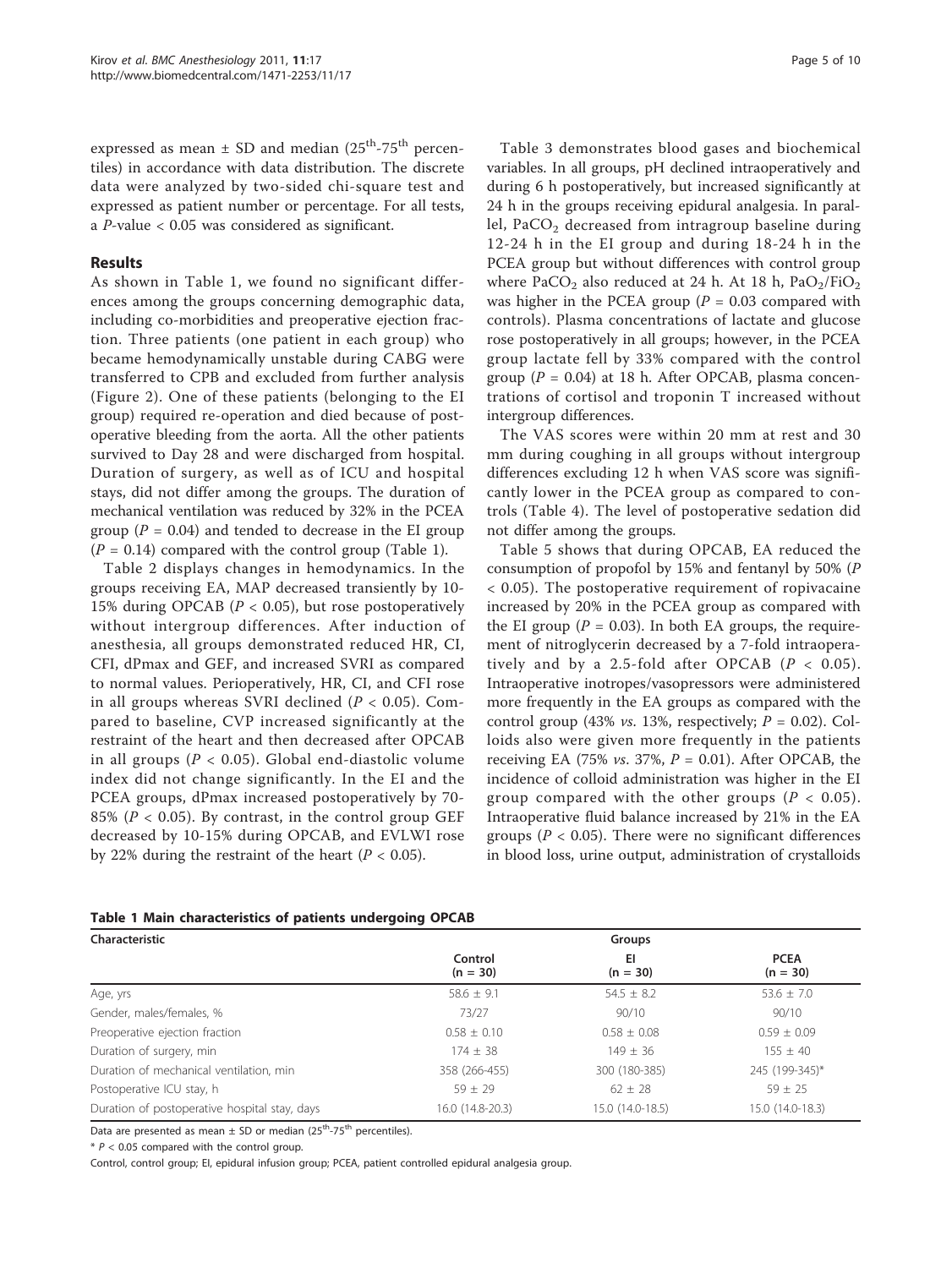Kirov

2011,

11:17

| Characteristic                                   | Group   | Intraoperative period            |                                 |                                 | Postoperative period         |                               |                                |                                 |                               |                               |
|--------------------------------------------------|---------|----------------------------------|---------------------------------|---------------------------------|------------------------------|-------------------------------|--------------------------------|---------------------------------|-------------------------------|-------------------------------|
|                                                  |         | After induction<br>of anesthesia | <b>Fixation of</b><br>the heart | 5 min<br>after<br>start<br>flow | End of<br>operation          | 2 hours                       | 6 hours                        | 12 hours                        | 18 hours                      | 24 hours                      |
|                                                  | Control | 79.9 ± 13.5                      | $76.9 \pm 15.6$                 | $74.6 \pm 14.3$                 | $80.2 \pm 10.4$              | $89.9 \pm 15.3$ <sup>+</sup>  | $87.6 \pm 12.7$ <sup>+</sup>   | $82.5 \pm 14.8^{\text{\#}}$     | $80.1 \pm 13.1$               | $80.1 \pm 13.1$               |
| MAP, mm Hg                                       | E1      | $72.8 \pm 8.37$                  | $67.8 \pm 13.5^+$               | $72.6 \pm 11.8$                 | $74.2 \pm 12.6$              | $86.1 \pm 17.6^+$             | $81.2 \pm 14.9^{+}$            | $72.0 \pm 12.4$                 | $76.1 \pm 12.4$               | $75.6 \pm 11.4$               |
|                                                  | PCEA    | 79.4 ± 13.6                      | $67.5 \pm 12.1$ <sup>+</sup>    | $74.7 \pm 12.7$                 | $72.6 \pm 11.4$ <sup>+</sup> | $89.6 \pm 14.9^{+}$           | $89.4 \pm 17.5^{+}$            | $83.7 \pm 17.3^{\#}$            | 79.1 ± 17.9                   | $82.3 \pm 17.0$               |
|                                                  | Control | 50.0 (42.3-59.8)                 | 59.5 (51.3-64.8) <sup>+</sup>   | 62.5 $(50.5 - 70.5)^{++}$       | 61.0 $(55.3 - 74.5)^{++}$    | 77.5 (71.0-85.0) <sup>+</sup> | 87.5 (77.5-98.0) <sup>+</sup>  | 87.0 (80.3-101.0) <sup>#+</sup> | 82.5 (75.0-96.8) <sup>+</sup> | 83.5 (77.0-94.5) <sup>+</sup> |
| HR, 1/min                                        | E       | 52.0 (43.3-59.8)                 | 51.5 (44.3-63.8)                | 54.5 (48.3-62.8)                | 56.0 (48.3-66.0)             | 66.5 $(56.8 - 84.0)^+$        | 85.0 (75.5-88.8) <sup>+</sup>  | 79.5 (75.3-92.0) <sup>+</sup>   | $81.0 (73.0 - 89.8)^+$        | 80.0 (74.8-88.8) <sup>+</sup> |
|                                                  | PCEA    | 54.0 (48.5-64.0)                 | 55.0 (49.0-63.0)                | 58.0 (54.0-65.0)                | 61.0 (55.0-66.5)             | 71.0 $(64.0 - 86.5)^+$        | 91.0 (82.0-105.0) <sup>+</sup> | 89.0 (83.0-94.0) <sup>#+</sup>  | 86.0 (78.5-91.5) <sup>+</sup> | 86.0 (80.5-93.5) <sup>+</sup> |
|                                                  | Control | $2.20 \pm 0.42$                  | $2.43 \pm 0.59$                 | $2.96 \pm 1.23^{+}$             | $2.70 \pm 0.80$              | $3.27 \pm 0.74$ <sup>+</sup>  | $3.55 \pm 0.83$ <sup>+</sup>   | $3.69 \pm 0.78^{+}$             | $3.39 \pm 0.38$               | $3.46 \pm 0.42$ <sup>+</sup>  |
| CI, $1/\text{min/m}^2$                           | EI.     | $2.20 \pm 0.44$                  | $1.97 \pm 0.51$                 | $2.55 \pm 0.33$ <sup>+</sup>    | $2.57 \pm 0.55^{+}$          | $3.12 \pm 0.69^{+}$           | $3.43 \pm 0.59^{+}$            | $3.43 \pm 0.53$ <sup>+</sup>    | $3.34 \pm 0.50$               | $3.32 \pm 0.44$ <sup>+</sup>  |
|                                                  | PCEA    | $2.15 \pm 0.46$                  | $1.89 \pm 0.51$                 | $2.81 \pm 0.75$ <sup>+</sup>    | $2.58 \pm 0.80$              | $3.27 \pm 0.87$ <sup>+</sup>  | $3.79 \pm 0.63$ <sup>+</sup>   | $3.46 \pm 0.49^{+}$             | $3.08 \pm 0.44$               | $3.40 \pm 0.46^+$             |
|                                                  | Control | $3.47 \pm 1.18$                  | $3.14 \pm 1.04$                 | $3.88 \pm 1.42$                 | $3.79 \pm 1.24$              | $4.71 \pm 1.83$ <sup>+</sup>  | $5.01 \pm 1.73$ <sup>+</sup>   | $5.56 \pm 1.92^{+}$             | $4.96 \pm 1.19^{+}$           | $4.98 \pm 1.11^{+}$           |
| CFI, 1/min                                       | EI      | $3.42 \pm 0.77$                  | $3.03 \pm 0.65$ <sup>+</sup>    | $3.69 \pm 0.69$                 | $3.65 \pm 0.87$              | $4.68 \pm 0.92$ <sup>+</sup>  | $5.25 \pm 0.76^{+}$            | $5.23 \pm 1.22$ <sup>+</sup>    | $5.13 \pm 1.14^{+}$           | $4.95 \pm 1.29^{+}$           |
|                                                  | PCEA    | $3.32 \pm 0.68$                  | $3.08 \pm 0.66$                 | $3.97 \pm 1.04$ <sup>+</sup>    | $3.88 \pm 1.16^{+}$          | $4.47 \pm 1.21$ <sup>+</sup>  | $5.33 \pm 1.56^{+}$            | $4.87 \pm 1.22^{+}$             | $4.28 \pm 1.07$ <sup>+</sup>  | $4.30 \pm 1.14^{+}$           |
|                                                  | Control | $2709 \pm 500$                   | 2484 ± 773                      | $2256 \pm 725$                  | $2228 \pm 568^{+}$           | $2150 \pm 637$                | $1967 \pm 763$ <sup>+</sup>    | $1647 \pm 648$ <sup>+</sup>     | $1731 \pm 378$ <sup>+</sup>   | $1790 \pm 428$ <sup>+</sup>   |
| SVRI, dyne'sec'cm <sup>-5'</sup> m <sup>-2</sup> | E1      | $2458 \pm 707$                   | $2120 \pm 600$                  | $1933 \pm 287$ <sup>+</sup>     | $1953 \pm 290$               | $1993 \pm 482$                | $2035 \pm 491$ <sup>+</sup>    | $1677 \pm 456^+$                | $1846 \pm 277$ <sup>+</sup>   | $1788 \pm 329^{+}$            |
|                                                  | PCEA    | $2912 \pm 970$                   | 2299 ± 791                      | $2059 \pm 892$                  | $2112 \pm 733^{+}$           | $2223 \pm 554$                | $2086 \pm 405$                 | $2123 \pm 487^{+}$              | $2205 \pm 623^{*+}$           | $2078 \pm 604$ <sup>+</sup>   |
|                                                  | Control | $11.3 \pm 3.6$                   | $14.0 \pm 4.0^{#+}$             | $11.8 \pm 3.7^{\#}$             | $12.7 \pm 3.5^{++}$          | $7.6 \pm 3.7^{+}$             | $5.9 \pm 3.1^{+}$              | $5.0 \pm 4.0^{+}$               | $4.6 \pm 4.2$ <sup>+</sup>    | $5.8 \pm 4.6^{+}$             |
| CVP, mm Hq                                       | EI.     | $12.5 \pm 3.1$                   | $16.8 \pm 3.2$ <sup>+</sup>     | $14.4 \pm 2.5$ <sup>+</sup>     | $14.9 \pm 2.3$ <sup>+</sup>  | $8.9 \pm 3.3^{+}$             | 7.2 $\pm$ 4.8 <sup>+</sup>     | $6.3 \pm 4.2^{+}$               | $5.4 \pm 5.3$ <sup>+</sup>    | $4.9 \pm 3.3^{+}$             |
|                                                  | PCEA    | $11.4 \pm 2.67$                  | $15.0 \pm 3.8^{+}$              | $13.0 \pm 3.0^{+}$              | $13.4 \pm 2.8$ <sup>+</sup>  | $8.3 \pm 4.3$ <sup>+</sup>    | $4.3 \pm 3.5^{++}$             | 4.1 $\pm$ 3.3 <sup>+</sup>      | $4.6 \pm 4.0^{+}$             | $5.4 \pm 3.8^{+}$             |
|                                                  | Control | $689 \pm 243$                    | 797 ± 227                       | $765 \pm 168$                   | $711 \pm 117$                | $729 \pm 169$                 | $724 \pm 165$                  | $695 \pm 188$                   | $715 \pm 199$                 | 710 ± 145                     |
| GEDVI, $ml/m2$                                   | EI.     | $674 \pm 215$                    | $661 \pm 250$                   | $696 \pm 153$                   | $704 \pm 251$                | $680 \pm 149$                 | $659 \pm 106$                  | $660 \pm 125$                   | $661 \pm 107$                 | $682 \pm 115$                 |
|                                                  | PCEA    | $653 \pm 143$                    | $646 \pm 159$                   | $722 \pm 116$                   | $665 \pm 146$                | $683 \pm 251$                 | $728 \pm 139$                  | $728 \pm 133$                   | 720 ± 125                     | 799 ± 148                     |
|                                                  | Control | $697 \pm 116$                    | $537 \pm 169$                   | $567 \pm 142$                   | $565 \pm 145$                | $803 \pm 412$                 | $773 \pm 307$                  | $770 \pm 255$                   | $744 \pm 412$                 | $915 \pm 339$                 |
| dPmax, mm Hg/sec                                 | EI.     | $542 \pm 136$                    | $479 \pm 150$                   | $552 \pm 141$                   | $567 \pm 201$                | $803 \pm 412^{+}$             | $849 \pm 288$ <sup>+</sup>     | $880 \pm 293$ <sup>+</sup>      | $1015 \pm 421$ <sup>+</sup>   | $997 \pm 353^{+}$             |
|                                                  | PCEA    | $561 \pm 203$                    | $457 \pm 159$                   | $536 \pm 179$                   | $578 \pm 219$                | $843 \pm 263$ <sup>+</sup>    | $813 \pm 177^{+}$              | $909 \pm 284$ <sup>+</sup>      | $877 \pm 243$ <sup>+</sup>    | $857 \pm 195^{+}$             |
|                                                  | Control | $24.6 \pm 6.1$                   | $21.0 \pm 6.6^+$                | $22.2 \pm 7.0$                  | $22.0 \pm 5.6^+$             | $22.3 \pm 5.8$                | $22.3 \pm 4.7$                 | $24.0 \pm 6.3$                  | $22.0 \pm 5.4$                | $21.7 \pm 5.3$                |
| GEF, %                                           | EI.     | $26.2 \pm 7.30$                  | $23.5 \pm 5.4$                  | $26.1 \pm 6.3$                  | $26.0 \pm 7.0$               | $26.7 \pm 7.7$                | $22.6 \pm 5.0$                 | $24.2 \pm 6.1$                  | $24.0 \pm 5.7$                | $22.9 \pm 5.5$                |
|                                                  | PCEA    | $21.8 \pm 7.2$                   | $21.2 \pm 6.1$                  | $24.6 \pm 6.2^{+}$              | $23.8 \pm 6.5$               | $23.9 \pm 5.1$                | $22.8 \pm 5.7$                 | $21.6 \pm 6.3$                  | $19.0 \pm 5.1$                | $19.6 \pm 4.8$                |
|                                                  | Control | $9.0(7.0-10.0)$                  | 11.0 $(8.0-14.0)^+$             | $9.0$ $(8.0 - 11.0)$            | $10.0$ $(7.0 - 11.0)$        | 8.0 (5.0-12.0)                | 8.0 (6.0-11.0)                 | $10.0 (6.0 - 11.0)$             | 8.0 (5.0-14.0)                | $9.0 (8.0 - 13.0)$            |
| EVLWI, ml/kg                                     | EI.     | $9.0(7.0-9.5)$                   | 8.5 (6.8-10.5)                  | $9.0(7.0-10.3)$                 | $8.0(6.8-10.0)$              | $7.5(6.0-11.8)$               | $6.5(6.0-10.3)$                | 6.0 $(5.8-7.3)^+$               | $7.00(6.8-8.8)$               | $7.5(6.0-9.3)$                |
|                                                  | PCEA    | $8.0(6.3-9.8)$                   | $9.5(7.0-11.0)$                 | 8.0 (7.3-11.8)                  | 8.0 (7.0-10.5)               | 8.0 (7.0-12.8)                | $6.5(6.0-8.0)$                 | $7.0(5.3-8.8)$                  | $7.5(6.0-9.8)$                | $7.5(7.0-10.8)$               |

## <span id="page-5-0"></span>Table 2 Hemodynamic parameters in patients undergoing OPCAB

Data are presented as mean  $\pm$  SD or median (25<sup>th</sup>-75<sup>th</sup> percentiles).

 $*$   $P$  < 0.05 compared with the control group;

 $^{\#}$  P < 0.05 compared with the EI group;

 $+ P < 0.05$  compared with baseline (after induction of anesthesia).

Control, control group; EI, epidural infusion group; PCEA, patient controlled epidural analgesia group; MAP, mean arterial pressure; HR, heart rate; CI, cardiac index; CFI, cardiac function index; SVRI, systemic vascular resistance index; CVP, central venous pressure; GEDVI, global end-diastolic volume index; dPmax, left ventricle contractility index; GEF, global ejection fraction; EVLWI, extravascular lung water index.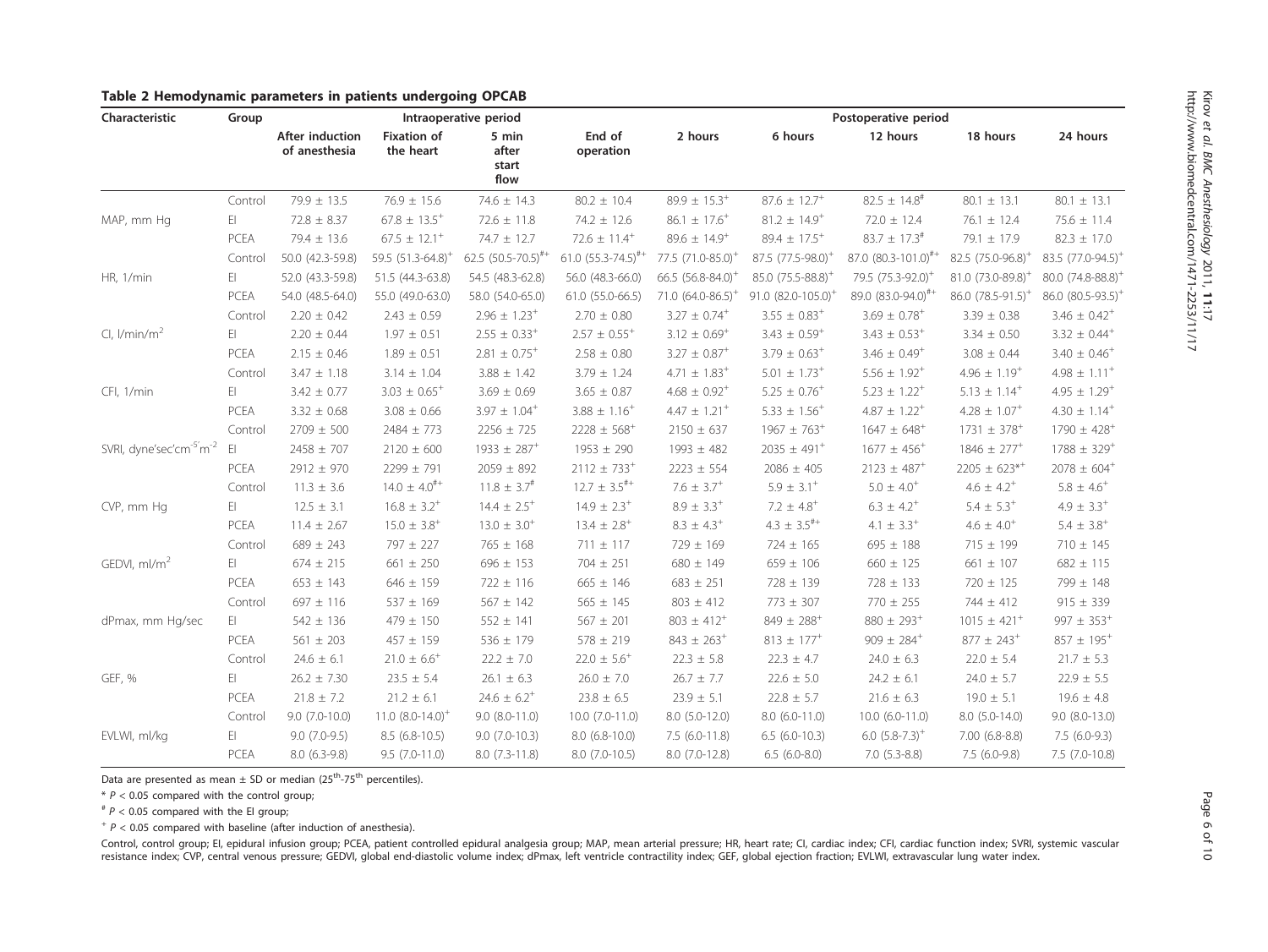| Characteristic                             | Group       | Period                        |                              |                              |                              |                              |                              |                              |  |
|--------------------------------------------|-------------|-------------------------------|------------------------------|------------------------------|------------------------------|------------------------------|------------------------------|------------------------------|--|
|                                            |             | After induction of anesthesia | End of<br>Operation          | 2 hours                      | 6 hours                      | 12 hours                     | 18 hours                     | 24 hours                     |  |
|                                            | Control     | $7.39 \pm 0.04$               | $7.34 \pm 0.05$ <sup>+</sup> | $7.30 \pm 0.04$ <sup>+</sup> | $7.33 \pm 0.03$ <sup>+</sup> | 7.36 $\pm$ 0.03 <sup>+</sup> | $7.39 \pm 0.03$              | $7.40 \pm 0.06$              |  |
| pH                                         | EI          | $7.37 \pm 0.03$               | 7.34 $\pm$ 0.04 <sup>+</sup> | $7.30 \pm 0.06^+$            | 7.34 $\pm$ 0.04 <sup>+</sup> | $7.38 \pm 0.03$ <sup>+</sup> | 7.39 $\pm$ 0.03 <sup>+</sup> | $7.41 \pm 0.03$ <sup>+</sup> |  |
|                                            | PCEA        | $7.38 \pm 0.03$               | 7.34 $\pm$ 0.05 <sup>+</sup> | 7.30 $\pm$ 0.04 <sup>+</sup> | 7.35 $\pm$ 0.04 <sup>+</sup> | $7.37 \pm 0.04$              | $7.40 \pm 0.03$              | 7.40 $\pm$ 0.03 <sup>+</sup> |  |
|                                            | Control     | $38.2 \pm 3.49$               | $39.0 \pm 5.56$              | $41.1 \pm 5.05$              | $39.0 \pm 4.21$              | $38.0 \pm 5.10$              | $36.8 \pm 4.14$              | $33.7 \pm 4.13^{+}$          |  |
| PaCO <sub>2</sub> , mm Hq                  | EI.         | $40.1 \pm 4.41$               | $39.4 \pm 5.16$              | 42.1 $\pm$ 6.90              | $38.5 \pm 4.93$              | $35.7 \pm 4.82$ <sup>+</sup> | $36.1 \pm 3.61^{+}$          | $34.2 \pm 2.86^{+}$          |  |
|                                            | PCEA        | $39.2 \pm 3.77$               | $39.2 \pm 5.36$              | 42.1 $\pm$ 4.34              | $37.8 \pm 3.29$              | $36.7 \pm 3.97$              | $34.5 \pm 3.73^{+}$          | $33.9 \pm 4.38^{+}$          |  |
|                                            | Control     | $287 \pm 100$                 | $243 \pm 108$                | $275 \pm 73$                 | $282 \pm 80$                 | $273 \pm 76$                 | $272 \pm 139$                | $302 \pm 98$                 |  |
| PaO <sub>2</sub> /FiO <sub>2</sub> , mm Hq | EI          | $323 \pm 110$                 | $272 \pm 93$                 | $292 \pm 97$                 | $296 \pm 71$                 | $290 \pm 87$                 | $281 \pm 89$                 | $282 \pm 110$                |  |
|                                            | <b>PCEA</b> | $336 \pm 104$                 | $257 \pm 83$                 | $300 \pm 71$                 | $303 \pm 103$                | $298 \pm 91$                 | 340 ± 129*                   | $347 \pm 124$                |  |
|                                            | Control     | $1.00 \pm 0.28$               | $1.28 \pm 0.63$              | $1.50 \pm 0.74$ <sup>+</sup> | $1.75 \pm 0.76^{+}$          | $1.74 \pm 0.87$ <sup>+</sup> | $1.80 \pm 0.58^{+}$          | $1.50 \pm 0.40^+$            |  |
| Lactate, mmol/l                            | EI.         | $1.07 \pm 0.78$               | $1.16 \pm 0.36$              | $1.38 \pm 0.62$              | $1.50 \pm 0.74$ <sup>+</sup> | $1.46 \pm 0.81$              | $1.44 \pm 0.44$              | $1.20 \pm 0.37$              |  |
|                                            | PCEA        | $1.06 \pm 0.36$               | $1.09 \pm 0.42$              | $1.40 \pm 0.80^{+}$          | $1.81 \pm 0.86^{+}$          | $1.70 \pm 0.77$ <sup>+</sup> | $1.35 \pm 0.44^{+*}$         | $1.48 \pm 0.71$ <sup>+</sup> |  |
|                                            | Control     | $5.71 \pm 1.51$               | $6.77 \pm 2.00^{+}$          | $8.01 \pm 2.67$ <sup>+</sup> | $8.42 \pm 3.15^{+}$          | $7.22 \pm 2.56^{+}$          | $6.17 \pm 1.47$              | $6.33 \pm 1.36$              |  |
| Glucose, mmol/l                            | EI.         | $5.16 \pm 1.40$               | $5.97 \pm 1.44$              | 7.28 $\pm$ 2.24 <sup>+</sup> | $6.90 \pm 1.84^{+}$          | $6.25 \pm 1.96^{+}$          | $5.64 \pm 1.32$              | $6.81 \pm 2.34$ <sup>+</sup> |  |
|                                            | PCEA        | $5.60 \pm 1.48$               | $6.41 \pm 2.18^{+}$          | $7.68 \pm 2.79$ <sup>+</sup> | $7.84 \pm 2.64$ <sup>+</sup> | $7.12 \pm 1.92^{+}$          | $6.13 \pm 1.68^{+}$          | $6.59 \pm 1.52$              |  |
|                                            | Control     | $219 \pm 80$                  |                              |                              | $984 \pm 334^{+}$            |                              | $714 \pm 297^{+}$            |                              |  |
| Cortisol, nmol/l                           | FI.         | $296 \pm 111$                 |                              | L.                           | $861 \pm 366^{+}$            |                              | $618 \pm 322^{+}$            |                              |  |
|                                            | PCEA        | $303 \pm 108$                 |                              | ٠                            | $832 \pm 371^{+}$            |                              | 591 $\pm$ 223 <sup>+</sup>   |                              |  |
|                                            | Control     | $0.01 \pm 0.00$               |                              | $\overline{a}$               | $0.32 \pm 0.30^{+}$          | $\overline{\phantom{a}}$     | $0.25 \pm 0.35$              |                              |  |
| Troponin T, ng/ml                          | EI.         | $0.01 \pm 0.00$               |                              | $\overline{a}$               | $0.20 \pm 0.11^{+}$          |                              | $0.10 \pm 0.08$              |                              |  |
|                                            | <b>PCEA</b> | $0.01 \pm 0.00$               |                              |                              | $0.26 \pm 0.20^{+}$          |                              | $0.33 \pm 0.52$              |                              |  |

#### <span id="page-6-0"></span>Table 3 Laboratory parameters in patients undergoing OPCAB

Data are presented as mean ± SD.

 $*P < 0.05$  compared with the control group;

 $P < 0.05$  compared with baseline (after induction of anesthesia).

Control, control group; EI, epidural infusion group; PCEA, patient controlled epidural analgesia group.

and adverse events (not shown). There were no complications related to EA.

## **Discussion**

The present study demonstrates that EA with ropivacaine/fentanyl causes a moderate decrease in arterial pressure and prevents reduction of GEF and lung fluid accumulation during OPCAB. The epidural administration of ropivacaine and fentanyl reduces the requirement of nitroglycerin and intravenous agents for anesthesia and analgesia, but requires more frequent perioperative therapy with colloids and inotropes/ vasopressors. Postoperatively, EI provides adequate analgesia and improves left ventricle myocardial contractility. Moreover, EI combined with PCA is associated with mild hyperventilation, transient improvement of oxygenation and tissue perfusion and decreased duration of mechanical ventilation after OPCAB in comparison with the control group.

The postoperative improvement of lung function observed in the PCEA group was accompanied by reduced time to tracheal extubation, but the durations of ICU and hospital stays did not differ significantly. These results are in accordance with other studies of EA

|  |  | Table 4 Postoperative pain as assessed by visual analog scale (VAS) in patients undergoing OPCAB |  |
|--|--|--------------------------------------------------------------------------------------------------|--|
|  |  |                                                                                                  |  |

| Characteristic      | Group       |             |             | Time after surgery |             |  |
|---------------------|-------------|-------------|-------------|--------------------|-------------|--|
|                     |             | 6 hours     | 12 hours    | 18 hours           | 24 hours    |  |
|                     | Control     | $20(0-30)$  | $20(0-35)$  | $20(0-30)$         | $10(0-20)$  |  |
| VAS at rest         | EI          | $15(0-30)$  | $10(0-20)$  | $10(0-20)$         | $0(0-20)$   |  |
|                     | <b>PCEA</b> | $0(0-20)$   | $0(0-10)*$  | $0(0-18)$          | $0(0-18)$   |  |
|                     | Control     | $30(0-55)$  | 30 (20-50)  | 30 (20-50)         | 30 (20-50)  |  |
| VAS during coughing | ΕI          | $20(0-40)$  | $30(20-40)$ | 30 (10-50)         | $30(20-40)$ |  |
|                     | PCEA        | $20(10-40)$ | $20(0-30)$  | 30 (10-40)         | $20(20-40)$ |  |
|                     |             |             |             |                    |             |  |

Data are presented as median (25<sup>th</sup>-75<sup>th</sup> percentiles). \*P < 0.05 compared with the control group.

Control, control group; EI, epidural infusion group; PCEA, patient controlled epidural analgesia group.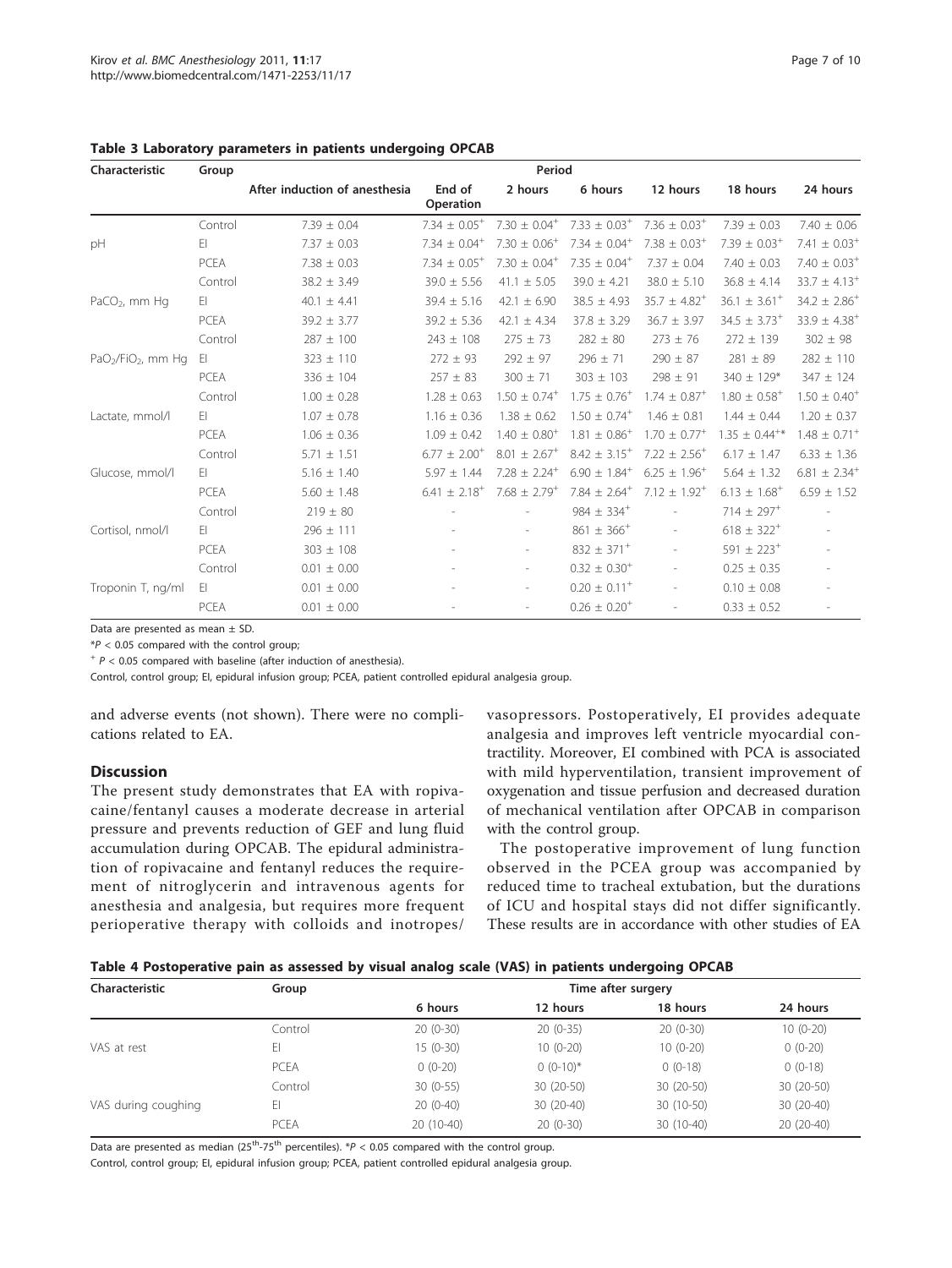<span id="page-7-0"></span>

| Table 5 Requirements of drugs and volume balance in patients undergoing OPCAB |  |  |  |  |
|-------------------------------------------------------------------------------|--|--|--|--|
|-------------------------------------------------------------------------------|--|--|--|--|

| Characteristic                                                               | Groups               |                       |                                |  |
|------------------------------------------------------------------------------|----------------------|-----------------------|--------------------------------|--|
|                                                                              | Control ( $n = 30$ ) | EI ( $n = 30$ )       | PCEA $(n = 30)$                |  |
| Propofol during surgery, mg                                                  | 1200 (988-1400)      | 1000 (775-1100)*      | 1100 (900-1200)                |  |
| Fentanyl during surgery, mg                                                  | $1.2(1.1-1.3)$       | $0.6$ $(0.5-0.7)$ *   | $0.6$ $(0.5-0.9)$ <sup>*</sup> |  |
| Fentanyl during first 24 hrs after surgery, mg                               | $0.70(0.50-1.00)$    | $0.27(0.20-0.30)$     | $0.30(0.20-0.35)$              |  |
| Ropivacaine during surgery, mg                                               |                      | 75 (75-100)           | 75 (75-100)                    |  |
| Ropivacaine during first 24 hrs after surgery, mg                            |                      | 250 (192-300)         | 300 (200-348) <sup>#</sup>     |  |
| Nitroglycerin during surgery, mg                                             | $11.0(6.7-19.5)$     | $1.0 (0.0-2.3)^*$     | $2.2$ (0.0-4.0)*               |  |
| Nitroglycerin during first 24 hrs after surgery, mg                          | 24.0 (16.0-33.5)     | $10.0 (0.0 - 15.0)^*$ | $9.0 (0.0 - 18.5)^*$           |  |
| Inotropes/vasopressors during surgery, number of patients                    |                      | $15*$                 | 11                             |  |
| Inotropes/vasopressors during first 24 hrs after surgery, number of patients | $\Omega$             | 5                     |                                |  |
| Colloids during surgery, number of patients                                  | 11                   | $21*$                 | $74*$                          |  |
| Colloids during first 24 hrs after surgery, number of patients               |                      | $16*$                 | $6^{\#}$                       |  |
| Fluid balance during surgery, ml                                             | $1614 \pm 537$       | $1949 \pm 475*$       | $1919 \pm 354$                 |  |

Data are presented as mean  $\pm$  SD, median (25<sup>th</sup>-75<sup>th</sup> percentiles), or number of patients.

 $* P < 0.05$  compared with the control group;

 $P < 0.05$  compared with the EI group.

Control: control group; EI, epidural infusion group; PCEA, patient controlled epidural analgesia group.

in coronary surgery and can be explained by a wide range of confounding factors that are able to influence the length of hospitalization [\[8,10-17](#page-9-0)]. However, according to Sharma et al., the use of epidural analgesia in obese patients can shorten the ICU stay after OPCAB [[13](#page-9-0)]. This effect was explained by a reduced incidence of respiratory complications in this category of high-risk patients. Earlier hospital discharge after EA for CABG was also reported by de Vries et al. [[18](#page-9-0)].

After induction of anesthesia, all the groups presented with myocardial dysfunction and systemic vasoconstriction, as judged by the occurrence of bradycardia, decreased CI, CFI and dPmax, and increased SVRI. The restraint of the heart was accompanied by a rise in CVP, paralleled by a decline in GEF and an increase in EVLW in the control group. This is typical for OPCAB and can be explained by "enucleation" of the heart, kinking of vessels, reduction of venous return, and impairment of ventricular geometry [[1](#page-8-0)[,19](#page-9-0)]. After OPCAB, we observed a reduction of systemic vascular tone and a rise in myocardial performance. These changes are consistent with other investigations of CABG and may result from the restoration of coronary blood flow and reversal of myocardial depression by goal-directed hemodynamic optimization [[1,](#page-8-0)[19,20\]](#page-9-0). As shown in several previous studies, volumetric parameters measured by transpulmonary thermodilution, such as GEDVI, which we used for hemodynamic optimization, is a more sensitive indicator of preload compared to CVP and can serve as guidance for colloid administration [[19](#page-9-0)-[24\]](#page-9-0). Most likely, this allowed us to maintain normal preload in all groups.

During OPCAB, EA decreased MAP transiently and partly prevented the decline in GEF as well as lung water accumulation, which we observed in the control

group. In addition, in contrast to the control group, postoperative EI prompted a significant increase in dPmax. Although displaying only statistical intragroup differences, these changes can be explained by the hemodynamic effects of epidural blockade, including afterload reduction, that can lead to improvements in myocardial performance and pulmonary blood flow [[7,10,25,26](#page-9-0)]. Recently, similar findings were noticed by investigators, who used EA in on-pump CABG [\[25,26\]](#page-9-0).

The changes in hemodynamics observed during and after OPCAB were accompanied by transient metabolic acidosis and increased plasma lactate in parallel with hyperglycemia and rise in cortisol and troponin-T plasma concentrations in all groups. These data are consistent with results published by other authors and can be explained by tissue hypoperfusion, inflammation, surgical stress and myocardial damage caused by CABG [[1,](#page-8-0)[14,26,27](#page-9-0)].

We found that epidural analgesia after OPCAB resulted in mild hyperventilation. Moreover, the PCEA with ropivacaine/fentanyl led to transient postoperative improvement in arterial oxygenation and decreased lactate, possibly due to improvement of pulmonary and systemic perfusion [[28](#page-9-0)]. In addition to these mechanisms, the advantageous respiratory effects of epidural blockade in cardiac surgery were associated with reduced incidence of postoperative atelectases and improved quality of analgesia [\[15-17](#page-9-0),[28\]](#page-9-0). In our study, epidural anesthesia and analgesia provided adequate pain control, similar to that observed after administration of opioids in the control group, as confirmed by VAS score < 30 mm in both epidural groups; optimal analgesia was observed after PCEA. Thus, the combined effects of analgesia, pulmonary vasodilation, prevention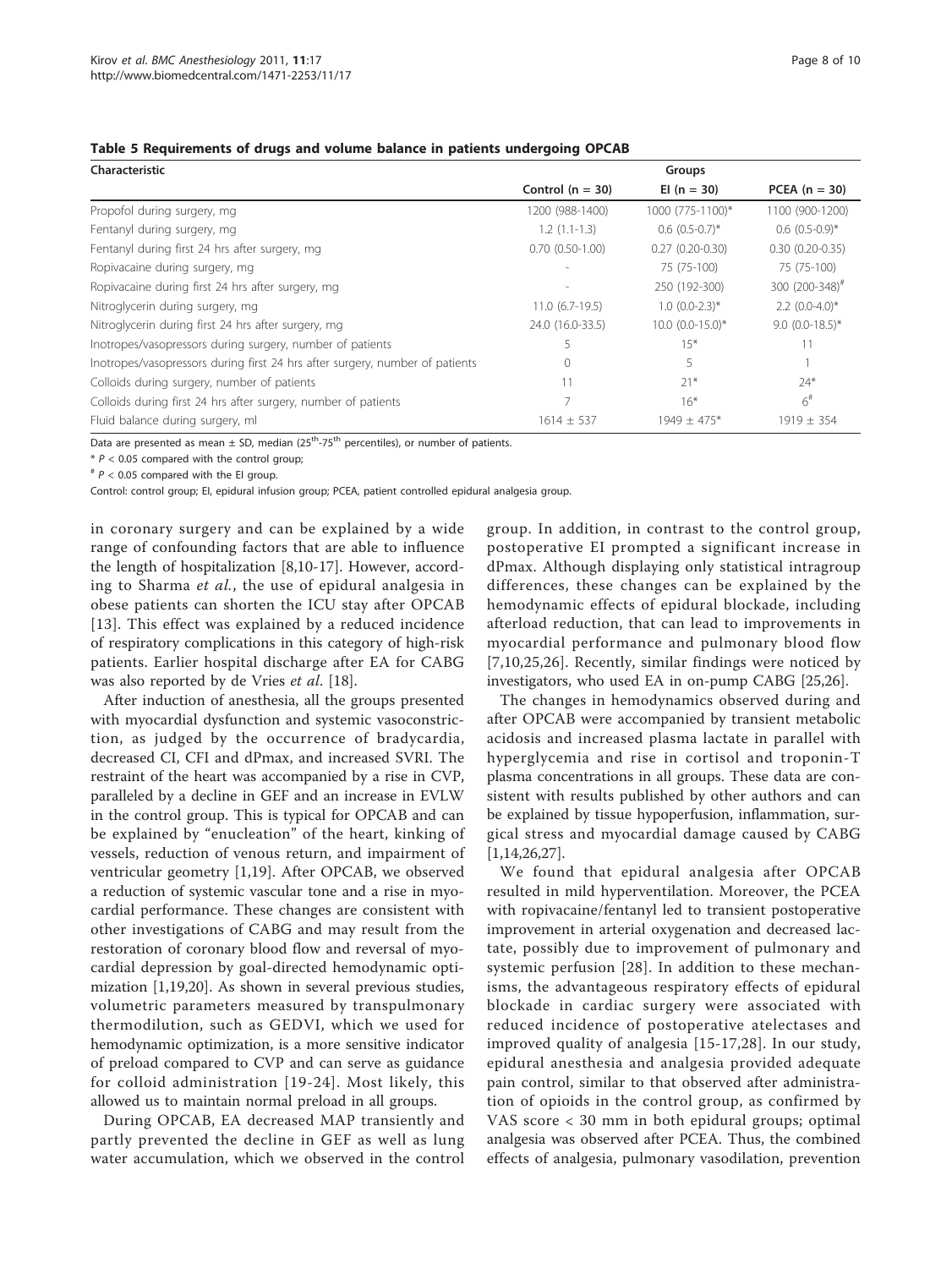<span id="page-8-0"></span>of lung edema and improvement of pulmonary mechanics might have resulted in a better lung function in the PCEA group that allowed earlier termination of respiratory support.

In the present study, the analgesic effect of epidural administration of ropivacaine and fentanyl reduced the requirements of intravenously administered fentanyl and propofol for general anesthesia. The postoperative use of PCEA led to increased consumption of ropivacaine but did not influence the incidence of adverse events after OPCAB, like oversedation, pruritus, nausea, vomiting or arrhythmias. This is consistent with other investigations in this field. By contrast, several authors report reduced incidence of atrial fibrillation after EA for coronary surgery, probably due to the sympatholythic action of epidural blockade [\[11,15,28-30](#page-9-0)]. Thus, by reducing the requirements in opioids, time to tracheal extubation and number of complications, EA can become part of a fast-track concept of cardiac anesthesia that is aimed to achieve cost-savings, and improve clinical outcome, as suggested by recent workers [[31\]](#page-9-0). Despite several beneficial effects of EA, we found increased requirements for colloids and inotrope/vasopressor support to maintain targeted hemodynamic values. This led to increased intraoperative fluid balance that also might have influenced cardiopulmonary function. In parallel, thoracic epidural administration of ropivacaine and fentanyl resulted in significant reduction of perioperative nitroglycerin requirement. These changes can be explained by vasodilation and redistribution of blood volume caused by EA and analgesia. Thus the hypotensive effect of epidural blockade should not be underestimated, especially in hemodynamically unstable patients. Similar results were obtained by other authors studying EA in coronary surgery [[10,11,28\]](#page-9-0).

A limitation of this patient-controlled mode of analgesia is that its use depends on the condition of the patient. Moreover, some of the effects of PCEA on cardiopulmonary function occurred transiently and their clinical significances should be interpreted with caution. Therefore, larger studies are warranted to confirm our findings and to determine the optimal regimens of EA and postoperative analgesia in OPCAB patients.

## Conclusion

The use of EA during OPCAB reduces transiently arterial pressure and prevents lung fluid accumulation. Being a component of a goal-directed perioperative strategy, the epidural administration of ropivacaine/fentanyl can improve myocardial performance and provide analgesia comparable with intravenous opioids, although increasing the requirements for fluids and vasoactive therapies. After OPCAB, continuous EI combined with PCEA increases tissue perfusion and improves lung function, thus shortening the duration of mechanical ventilation.

#### List of abbreviations

CABG: coronary artery bypass grafting; CI: cardiac index; CFI -cardiac function index; CO: cardiac output; CPB: cardiopulmonary bypass; CVP central venous pressure; dPmax: left ventricle contractility index; EA: epidural anesthesia; EI: epidural infusion; ECG: electrocardiogram; EVLWI: extravascular lung water index; FiO<sub>2</sub>: fraction of inspired oxygen; GEDVI: global end-diastolic volume index; GEF: global ejection fraction; Hb: blood hemoglobin concentration; HR: heart rate; ICU: intensive care unit; IV: intravenously; MAP: mean arterial pressure; OPCAB: off-pump coronary artery bypass grafting; PaCO<sub>2</sub>: partial pressure of carbon dioxide in arterial blood; PaO<sub>2</sub>: partial pressure of oxygen in arterial blood; PCEA: patientcontrolled epidural analgesia; SpO<sub>2</sub>: peripheral oxygen saturation; SVRI: systemic vascular resistance index; VAS: visual analog scale.

#### Acknowledgements and Funding

The study was presented, in part, at the 21<sup>st</sup> Annual Congress of the European Society of Intensive Care Medicine, Lisbon, Portugal, September 22, 2008, and supported by a grant from the Government of Arkhangelsk region "Young Pomor scientists" and by departmental funds. The authors thank Dr. Denis Uvarov, Dr. Vsevolod Kuzkov, Dr. Andrey Charigin and Dr. Marat Zinurov for their assistance in organizing the study, and the personnel of the operation theatre and the cardiosurgical ICU, City Hospital #1 of Arkhangelsk, for their kind help during the conduct of the investigation.

#### Author details

<sup>1</sup>Department of Anesthesiology and Intensive Care Medicine, Northern State Medical University, Troitsky avenue 51, Arkhangelsk, 163000, Russian Federation. <sup>2</sup>Department of Anesthesiology and Intensive Care Medicine, City Hospital #1, Suvorov Street 1, Arkhangelsk, 163001, Russian Federation. <sup>3</sup>Department of Clinical Medicine (Anesthesiology), Faculty of Medicine University of Tromsø, MH-Breivika, Tromsø, 9038, Norway. <sup>4</sup> Department of Anesthesiology, University Hospital of North Norway, Sykehusveien 38, Tromsø, 9038, Norway.

#### Authors' contributions

MYK, AVE and AAS participated in the design of the study, collected and analyzed the data, prepared figures and tables and drafted the manuscript. LJB participated in the design of the study and drafted the manuscript. All authors have read and approved the final manuscript.

#### Competing interests

The authors declare that they have no competing interests.

#### Received: 5 April 2011 Accepted: 18 September 2011 Published: 18 September 2011

#### References

- 1. Chassot PG, van der Linden P, Zaugg M, Mueller XM, Spahn DR: [Off-pump](http://www.ncbi.nlm.nih.gov/pubmed/14970136?dopt=Abstract) [coronary artery bypass surgery: physiology and anaesthetic](http://www.ncbi.nlm.nih.gov/pubmed/14970136?dopt=Abstract) [management.](http://www.ncbi.nlm.nih.gov/pubmed/14970136?dopt=Abstract) Br J Anaesth 2004, 92:400-413.
- 2. Ngaage DL: [Off-pump coronary artery bypass grafting: simple concept](http://www.ncbi.nlm.nih.gov/pubmed/14976442?dopt=Abstract) [but potentially sublime scientific value.](http://www.ncbi.nlm.nih.gov/pubmed/14976442?dopt=Abstract) Med Sci Monit 2004, 10:RA47-54.
- 3. Cheng DCH, Bainbridge D: Fast-track cardiac anesthesia management in on-pump and off-pump coronary artery bypass surgery. In Perioperative Care in Cardiac Anesthesia and Surgery. Edited by: Cheng DCH, David TE. Philadelphia: Lippincott Williams and Wilkins; 2006:59-108.
- 4. Scott BH, Seifert FC, Grimson R, Glass PS: [Resource utilization in on- and](http://www.ncbi.nlm.nih.gov/pubmed/15747265?dopt=Abstract) [off-pump coronary artery surgery: factors influencing postoperative](http://www.ncbi.nlm.nih.gov/pubmed/15747265?dopt=Abstract) [length of stay: an experience of 1,746 consecutive patients undergoing](http://www.ncbi.nlm.nih.gov/pubmed/15747265?dopt=Abstract) [fast-track cardiac anesthesia.](http://www.ncbi.nlm.nih.gov/pubmed/15747265?dopt=Abstract) J Cardiothorac Vasc Anesth 2005, 19:26-31.
- 5. Boldt J: [Clinical review: Hemodynamic monitoring in the intensive care](http://www.ncbi.nlm.nih.gov/pubmed/11940266?dopt=Abstract) [unit.](http://www.ncbi.nlm.nih.gov/pubmed/11940266?dopt=Abstract) Crit Care 2002, 6:52-59.
- 6. Ngaage DL: Off-pump coronary artery bypass grafting: the myth, the logic and the science. Eur J Cardiothor Sura 2003, 24:557-570.